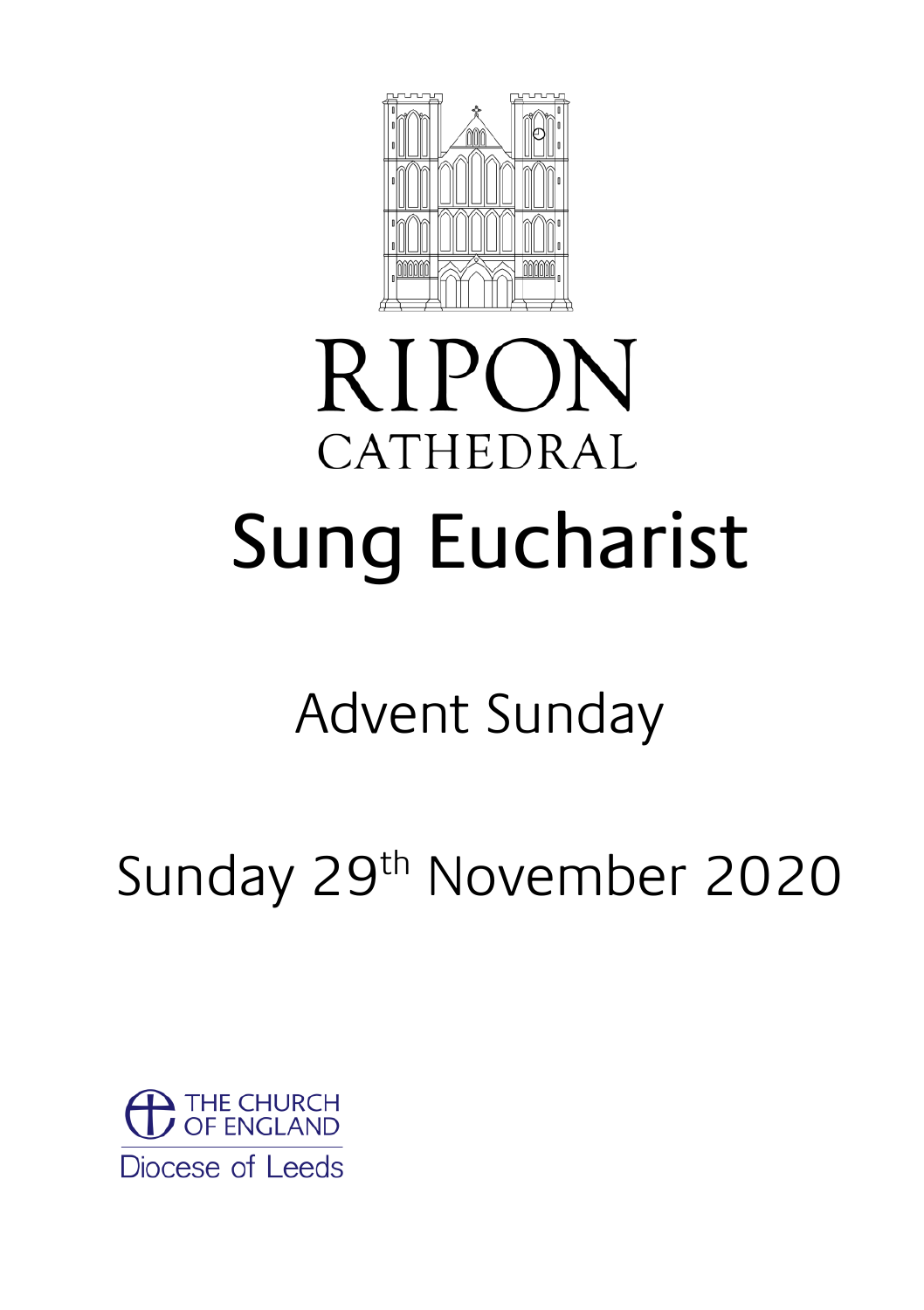#### **Welcome to the Cathedral**

Welcome to Ripon Cathedral for this act of worship. Christian worship has taken place on this site since St Wilfrid founded the Cathedral in 672 AD. The Cathedral Crypt is the oldest part of any English Cathedral and regular prayer has taken place there for almost 1350 years.

Built on the firm foundation of that heritage, the Cathedral today continues to proclaim the Christian faith, with daily prayer and active service in Jesus' name.

If you would like to find out more about how the cathedral community is seeking to grow God's Kingdom in this  $21<sup>st</sup>$  century, please visit our website. Regular updates of all that we are involved in and our worship are posted on our Facebook page and we tweet regularly using "@riponcathedral".

#### **Welcome to this Service**

We welcome you to this act of worship. Whatever has brought you here today, we trust that you will find yourself more aware of God through the words, prayers and music.

The season of Advent is a time of expectation: the word itself means 'coming'. It recalls ancient Israel's hope for the advent of the Messiah and it also expresses the Christian hope for the fulfilment of God's Kingdom in the second coming of Christ.

#### **About This Service**

The President is the Very Rev'd John Dobson, Dean of Ripon.

The Preacher is the Rt Rev'd Dr. Jonathon Gibbs Bishop of Huddersfield.

The service is sung by the Lay Clerks and the Mass setting is Missa Brevis by Simon Biazeck (b.1966).

The flower display is kindly provided by the Ripon Cathedral flower guild.

#### **Giving to support the work of the Cathedral**

As no collection is taken in this virtual service, if you would like to make a donation to the Cathedral you can do so with a bank transfer using the following details.

| <b>Account Name:</b> | Ripon Cathedral PCC Fund |                        |          |
|----------------------|--------------------------|------------------------|----------|
| Sort Code:           | 05 07 17                 | <b>Account Number:</b> | 35697334 |

Common Worship: Services and Prayers for the Church of England, material from which is included in this service, is copyright © The Archbishops' Council. All hymns covered by the Christian Copyright Licensing have been reproduced under CCL Licence no 97098.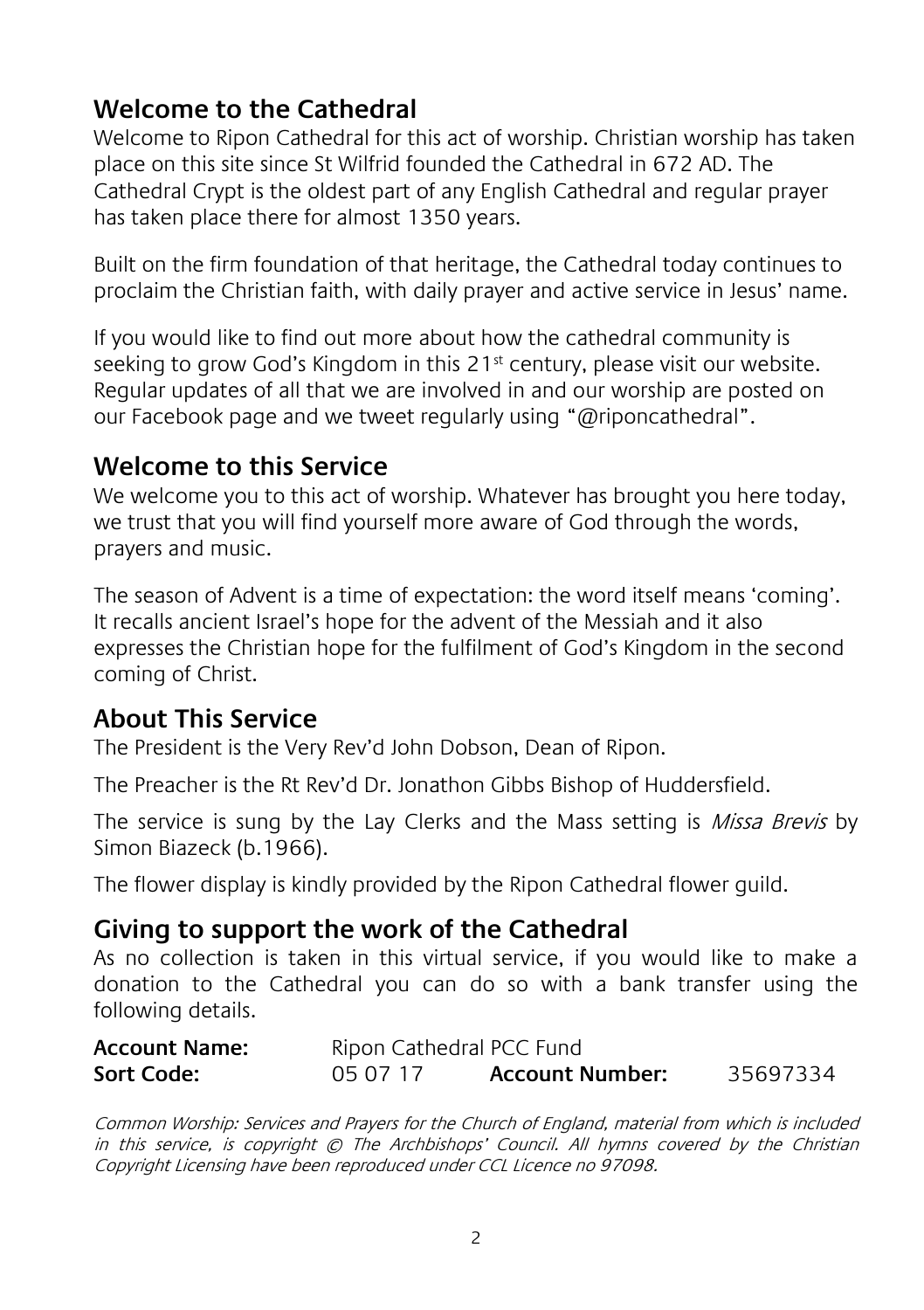### **The Gathering**

#### **The Greeting**

| President | With love and compassion,                                                           |
|-----------|-------------------------------------------------------------------------------------|
| All       | come, Lord Jesus.                                                                   |
| President | With judgement and mercy,                                                           |
| All       | come, Lord Jesus.                                                                   |
| President | In power and glory,                                                                 |
| All       | come, Lord Jesus.                                                                   |
| President | In wisdom and truth.                                                                |
| All       | come, Lord Jesus.                                                                   |
| President | Grace, mercy and peace from God our Father<br>and the Lord Jesus Christ be with you |
| All       | and also with you.                                                                  |

**Hymn**

Lo! he comes with clouds descending, once for favoured sinners slain; thousand thousand saints attending swell the triumph of his train: Alleluia! God appears, on earth to reign.

Every eye shall now behold him robed in dreadful majesty; those who set at nought and sold him, pierced and nailed him to the Tree, deeply wailing, shall the true Messiah see.

Yea, Amen! let all adore thee, high on thine eternal throne; Saviour, take the power and glory, claim the kingdom for thine own: O come quickly! Alleluia! Come, Lord, come!

NEH 9 Words: Charles Wesley (1707-1788) Music: HELMSLEY Melody noted by T. Olivers (1725-1799) included in Wesley's Select Hymns 1765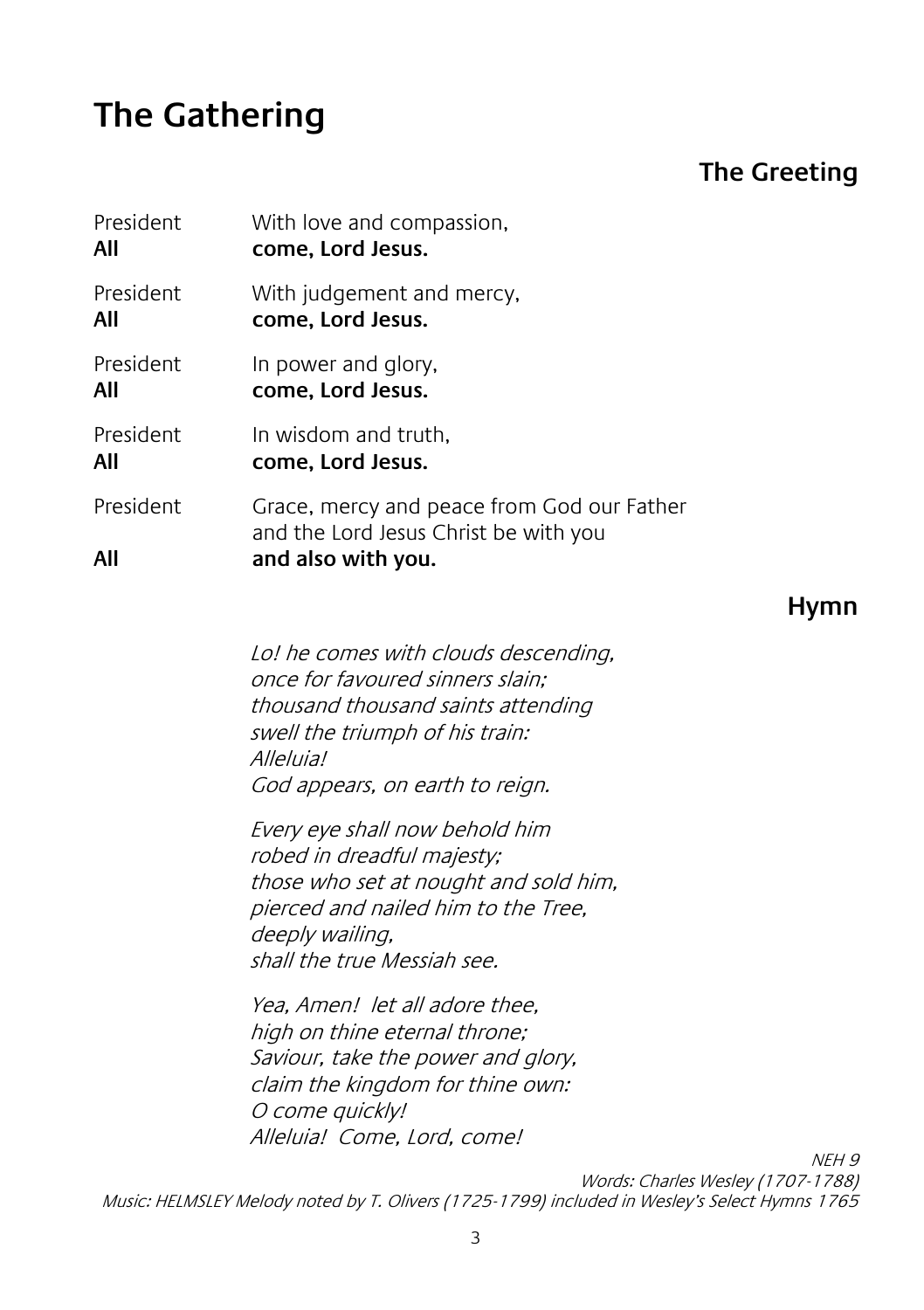#### **Prayer of Preparation**

**All Almighty God, to whom all hearts are open, all desires known, and from whom no secrets are hidden; cleanse the thoughts of our hearts by the inspiration of your Holy Spirit, that we may perfectly love you, and worthily magnify your holy name; through Christ our Lord. Amen.**

#### **Prayer of Penitence at the Advent Wreath**

| President        | When the Lord comes,<br>he will bring to light the things now hidden in darkness,<br>and will disclose the purposes of the heart.<br>Therefore in the light of Christ let us confess our sins.                                              |                                                          |                       |
|------------------|---------------------------------------------------------------------------------------------------------------------------------------------------------------------------------------------------------------------------------------------|----------------------------------------------------------|-----------------------|
| All              | Heavenly Father, you have created a universe of light:<br>forgive us when we return to darkness.<br>Lord, have mercy.<br>Lord, have mercy.                                                                                                  |                                                          |                       |
| President<br>All | Lord Jesus, you are the light of the world:<br>cleanse and heal our blinded sight.<br>Christ, have mercy.<br>Christ, have mercy.                                                                                                            |                                                          |                       |
| President<br>All | Holy Spirit, you give us light in our hearts:<br>renew us in faith and love.<br>Lord, have mercy.<br>Lord, have mercy.                                                                                                                      |                                                          |                       |
| Choir            | Kyrie eleison<br>Christe eleison<br>Kyrie eleison.                                                                                                                                                                                          | Lord have mercy<br>Christ have mercy<br>Lord have mercy. |                       |
|                  |                                                                                                                                                                                                                                             |                                                          | <b>The Absolution</b> |
| President<br>All | Almighty God, who forgives all who truly repent,<br>have mercy upon you, pardon and deliver you from all your sins,<br>confirm and strengthen you in all goodness,<br>and keep you in life eternal; through Jesus Christ our Lord.<br>Amen. |                                                          |                       |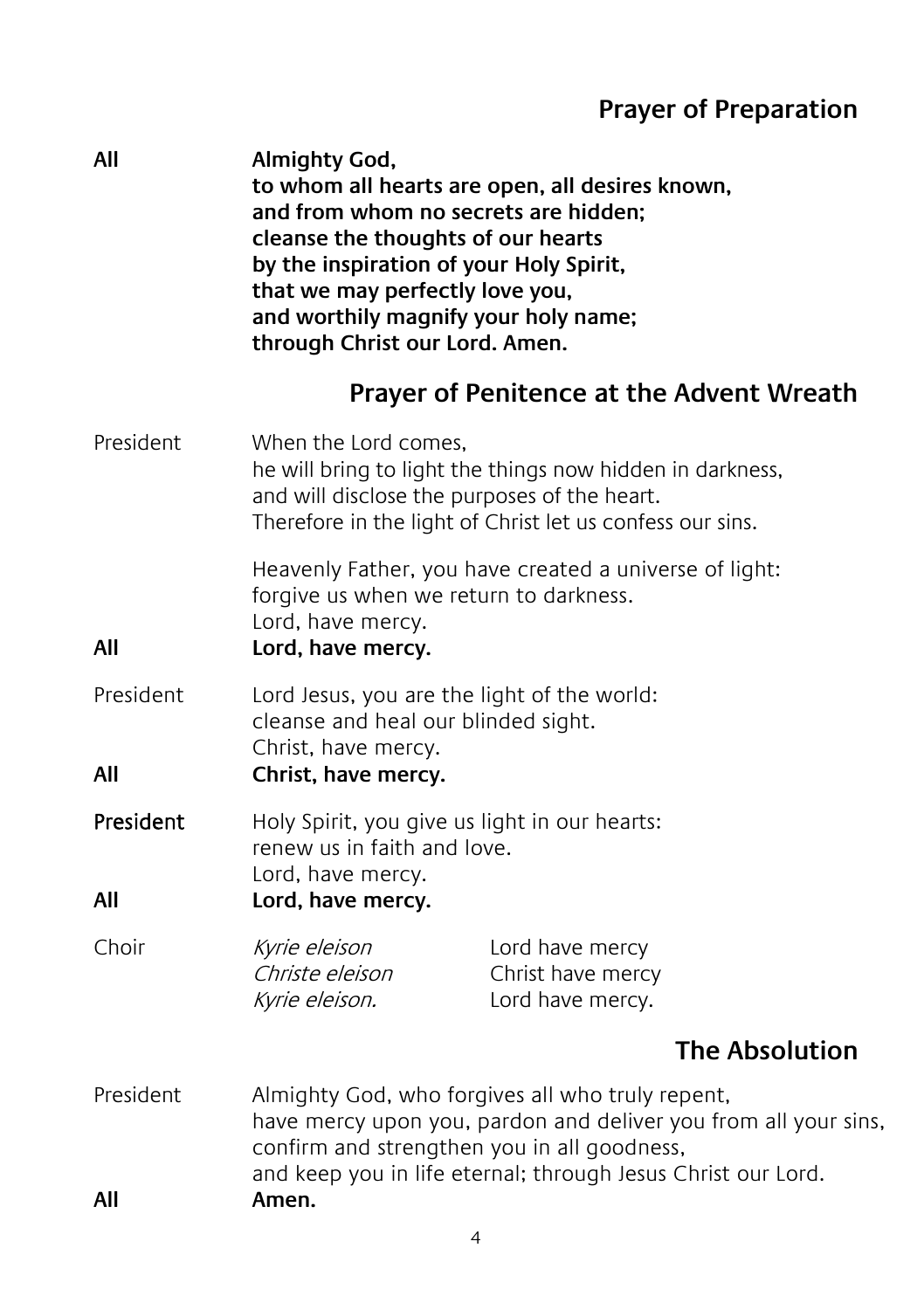#### **Lighting of a candle on the Advent Wreath**

The first candle on the Advent Wreath is lit.

**All Lord Jesus, light of the world, born in David's city of Bethlehem, born like him to be a king: be born in our hearts at Christmas, be King of our lives today. Amen.**

#### **The Collect**

| President | Almighty God,<br>give us grace to cast away the works of darkness<br>and to put on the armour of light,<br>now in the time of this mortal life,<br>in which your Son Jesus Christ came to us in great humility;<br>that on the last day,            |
|-----------|-----------------------------------------------------------------------------------------------------------------------------------------------------------------------------------------------------------------------------------------------------|
| All       | when he shall come again in his glorious majesty<br>to judge the living and the dead,<br>we may rise to the life immortal;<br>through him who is alive and reigns with you,<br>in the unity of the Holy Spirit, one God, now and for ever.<br>Amen. |

## **The Liturgy of the Word**

#### **First Reading**

A reading from the first letter of Paul to the Corinthians.

My brothers and sisters: Grace to you and peace from God our Father and the Lord Jesus Christ. I give thanks to my God always for you because of the grace of God that has been given you in Christ Jesus, for in every way you have been enriched in him, in speech and knowledge of every kind – just as the testimony of Christ has been strengthened among you – so that you are not lacking in any spiritual gift as you wait for the revealing of our Lord Jesus Christ. He will also strengthen you to the end, so that you may be blameless on the day of our Lord Jesus Christ. God is faithful; by him you were called into the fellowship of his Son, Jesus Christ our Lord. Paul to the Romans. (1 Corinthians 1.3-9)

This is the word of the Lord. All **Thanks be to God.**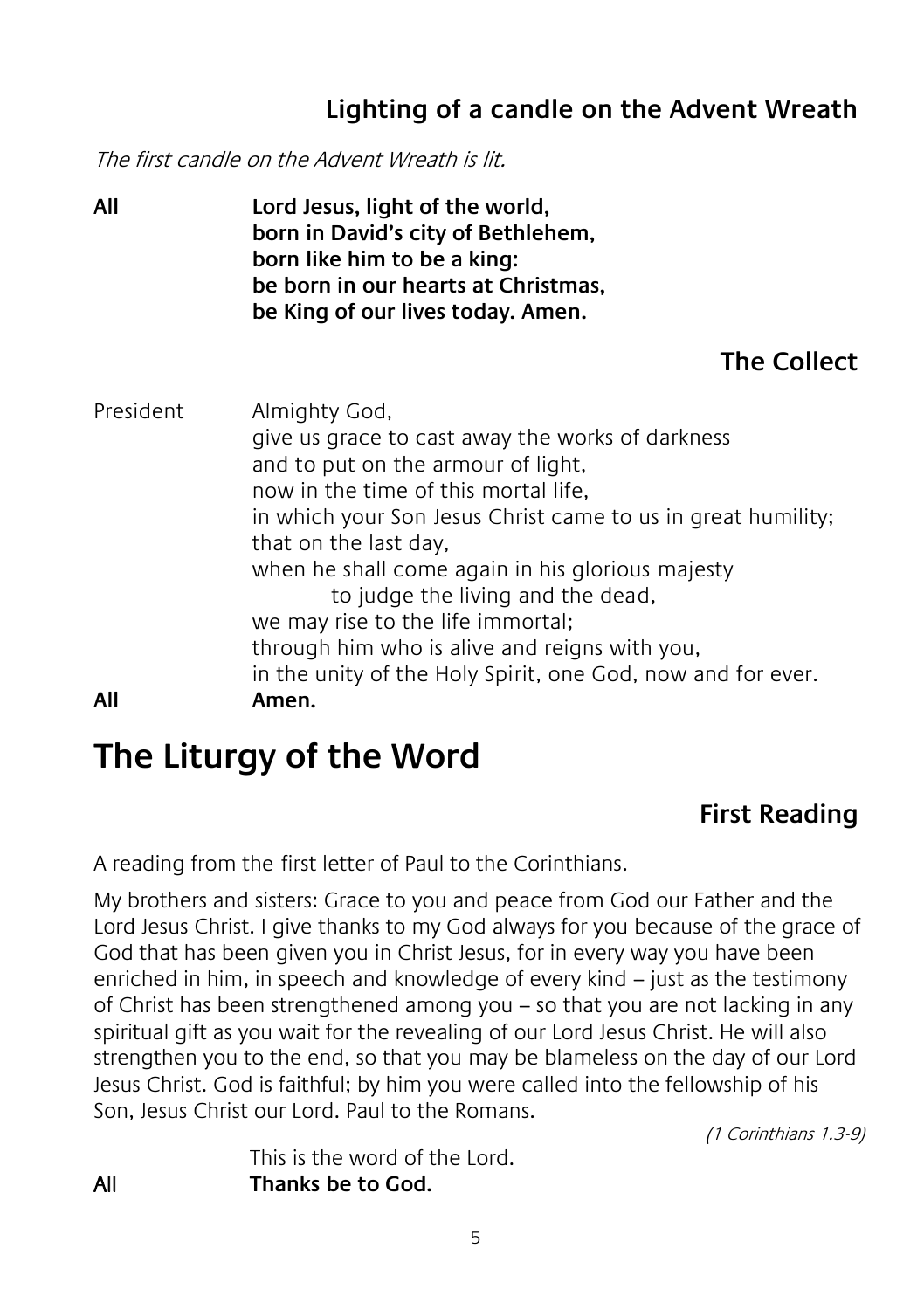An organ fanfare heralds the Gospel.

Gospel Reader Prepare the way of the Lord, make his paths straight, and all flesh shall see the salvation of God. **All Alleluia.**

Gospel Reader Hear the gospel of our Lord Jesus Christ according to Mark. **All Glory to you, O Lord.**

Jesus said to his disciples: 'In those days, after that suffering, the sun will be darkened, and the moon will not give its light, and the stars will be falling from heaven, and the powers in the heavens will be shaken. Then they will see "the Son of Man coming in clouds" with great power and glory. Then he will send out the angels, and gather his elect from the four winds, from the ends of the earth to the ends of heaven. From the fig tree learn its lesson: as soon as its branch becomes tender and puts forth its leaves, you know that summer is near. So also, when you see these things taking place, you know that he is near, at the very gates. Truly I tell you, this generation will not pass away until all these things have taken place. Heaven and earth will pass away, but my words will not pass away. But about that day or hour no one knows, neither the angels in heaven, nor the Son, but only the Father. Beware, keep alert; for you do not know when the time will come. It is like a man going on a journey, when he leaves home and puts his slaves in charge, each with his work and commands the doorkeeper to be on the watch. Therefore, keep awake – for you do not know when the master of the house will come, in the evening, or at midnight, or at cockcrow, or at dawn, or else he may find you asleep when he comes suddenly. And what I say to you I say to all: Keep awake.'

(Mark 13.24-37)

This is the Gospel of the Lord. **All Praise to you, O Christ**.

A short organ fanfare is played.

**The Sermon**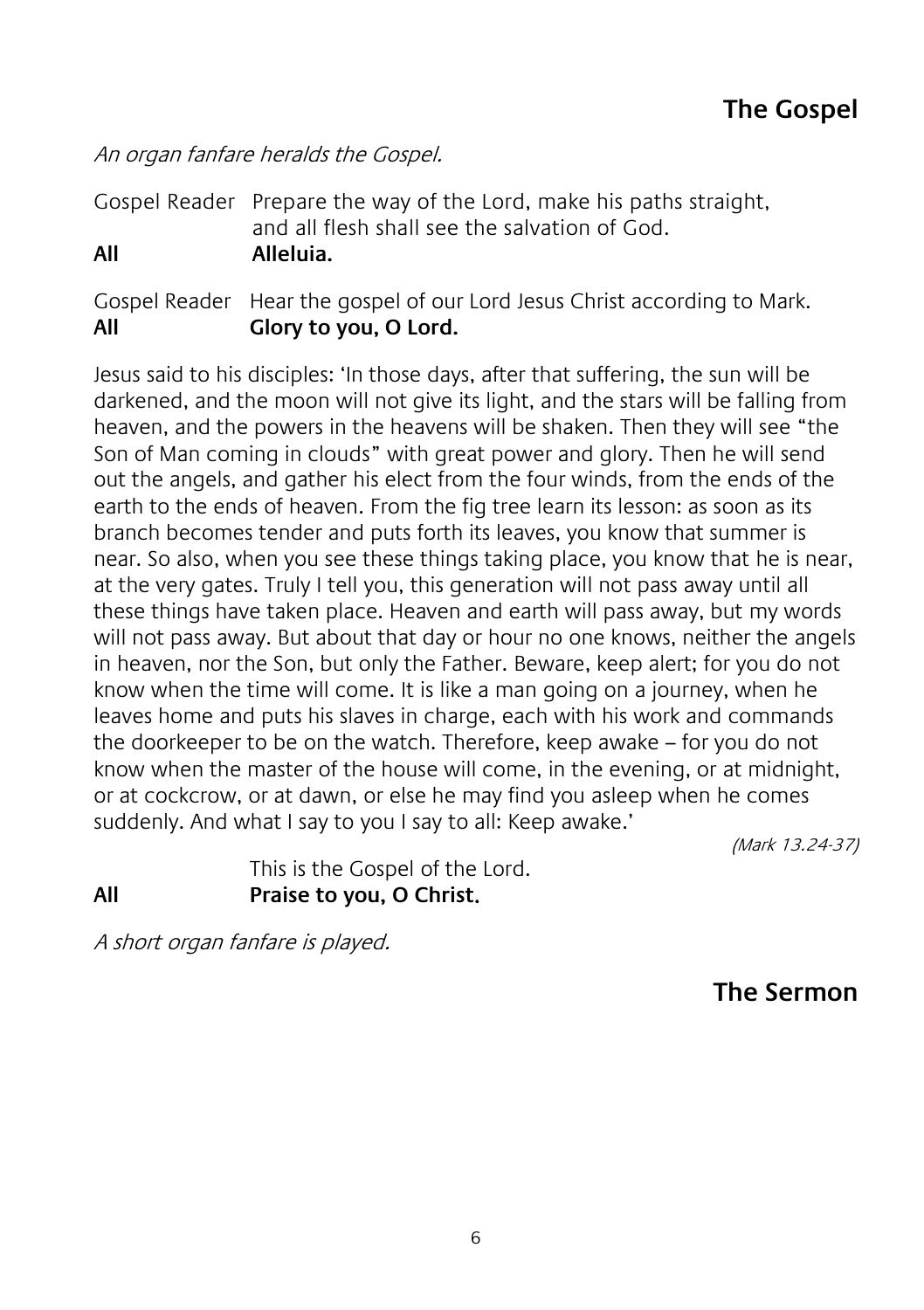#### **Affirmation of faith**

| President          | Let us affirm, our common faith in Jesus Christ.                                                                                                                |
|--------------------|-----------------------------------------------------------------------------------------------------------------------------------------------------------------|
| All                | Do you believe and trust in God the Father,<br>source of all being and life,<br>the one for whom we exist?<br>We believe and trust in him.                      |
| President<br>All   | Do you believe and trust in God the Son,<br>who took our human nature,<br>died for us and rose again?<br>We believe and trust in him.                           |
| President<br>All   | Do you believe and trust in God the Holy Spirit,<br>who gives life to the people of God<br>and makes Christ known in the world?<br>We believe and trust in him. |
| President<br>All   | This is the faith of the Church.<br>This is our faith.<br>We believe and trust in one God,<br>Father. Son and Holy Spirit.                                      |
|                    | <b>Intercessions</b>                                                                                                                                            |
| President          | Watchful at all times, let us pray for strength to stand with<br>confidence before our Maker and Redeemer.                                                      |
| Intercessor<br>All | That God may bring in his kingdom with justice and mercy,<br>let us pray to the Lord:<br>Lord, have mercy.                                                      |
| All                | That God may establish among the nations<br>his sceptre of righteousness,<br>let us pray to the Lord:<br>Lord, have mercy.                                      |
| Intercessor<br>All | That we may seek Christ in the Scriptures<br>and recognize him in the breaking of the bread,<br>let us pray to the Lord:<br>Lord, have mercy.                   |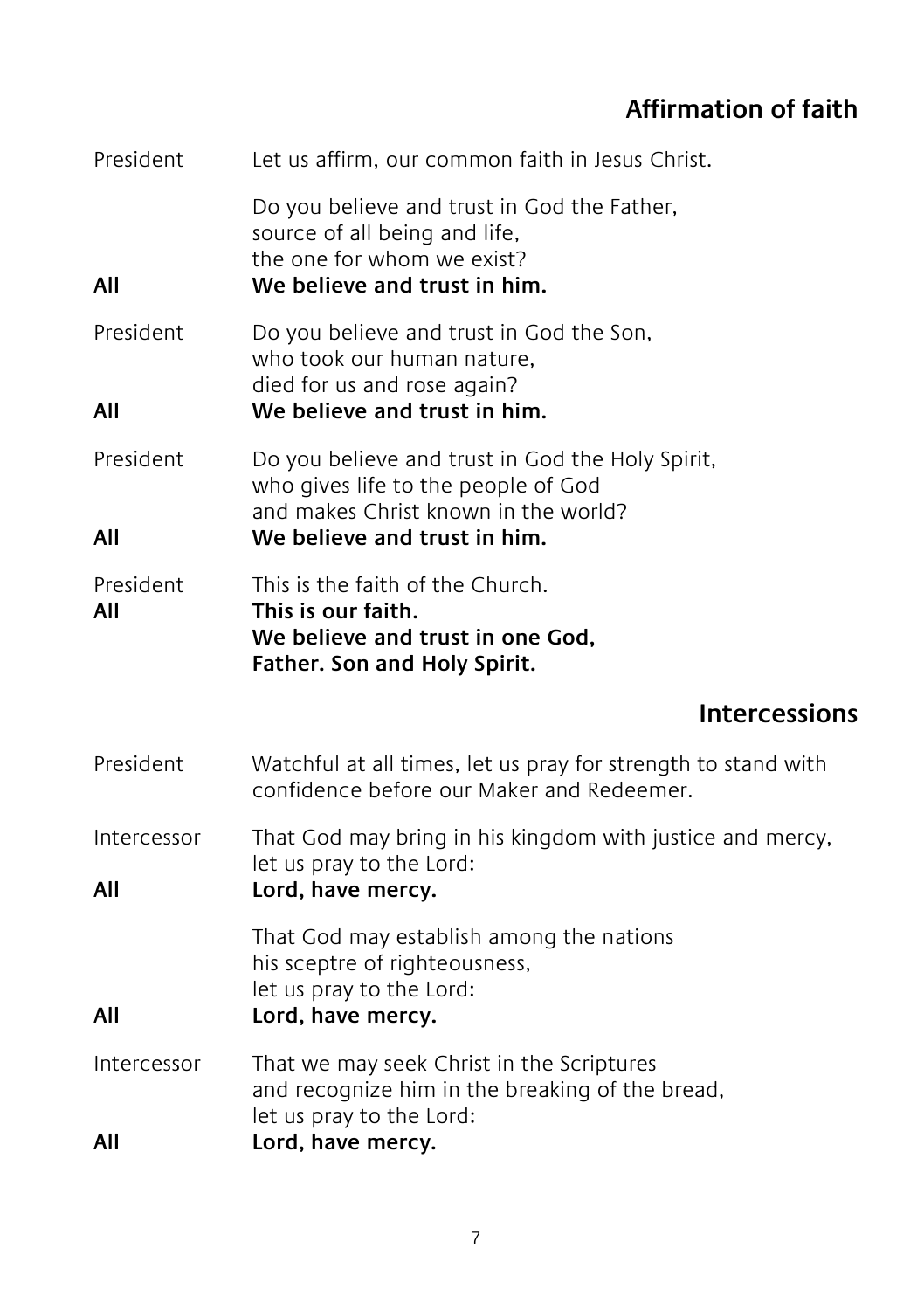| Intercessor<br>All | That God may bind up the broken hearted,<br>restore the sick and raise up all who have fallen,<br>let us pray to the Lord:<br>Lord, have mercy.                                                                                                                              |
|--------------------|------------------------------------------------------------------------------------------------------------------------------------------------------------------------------------------------------------------------------------------------------------------------------|
| Intercessor<br>All | That the light of God's coming may dawn<br>on all who live in darkness and the shadow of death,<br>let us pray to the Lord:<br>Lord, have mercy.                                                                                                                             |
| Intercessor<br>All | That, with all the saints in light,<br>we may shine forth as lights for the world,<br>let us pray to the Lord:<br>Lord, have mercy.                                                                                                                                          |
| Intercessor        | We commend ourselves and all for whom we pray<br>to the mercy and protection of our heavenly Father:                                                                                                                                                                         |
| All                | Almighty God, as your blessed Son Jesus Christ<br>first came to seek and to save the lost:<br>so may he come again to find in us<br>the completion of his redeeming work;<br>for he is now alive and reigns with you and the Holy Spirit,<br>God for ever and ever.<br>Amen. |

# **Liturgy of the Sacrament**

#### **The Peace**

| President | In the tender mercy of our God,<br>the dayspring from on high shall break upon us,<br>to give light to those who dwell in darkness<br>and in the shadow of death<br>and to quide our feet into the way of peace. |
|-----------|------------------------------------------------------------------------------------------------------------------------------------------------------------------------------------------------------------------|
| All       | The peace of the Lord be always with you.<br>and also with you.                                                                                                                                                  |

#### **Preparation of the Altar**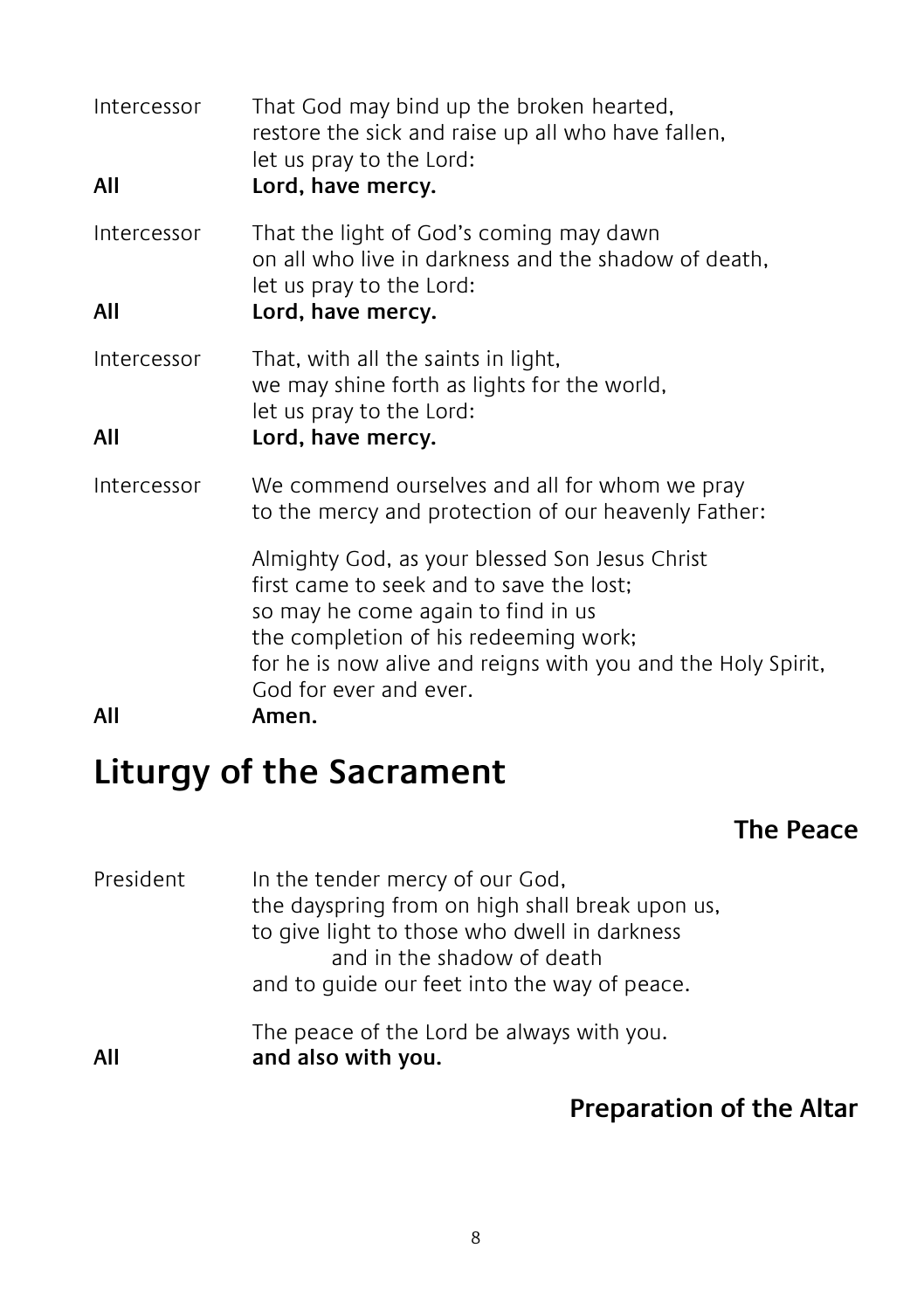#### **Taking of the Bread and Wine**

Verses from the Advent Prose are sung as the bread and wine are placed upon the altar.

President Look upon us in mercy not in judgement; draw us from hatred to love; make the frailty of our praise a dwelling place for your glory. **All Amen.**

#### **The Eucharistic Prayer**

| President        | The Lord be with you                                                                                                                                                                                                                                                                                                                                                                                                                                                                                                                                                                                                  |
|------------------|-----------------------------------------------------------------------------------------------------------------------------------------------------------------------------------------------------------------------------------------------------------------------------------------------------------------------------------------------------------------------------------------------------------------------------------------------------------------------------------------------------------------------------------------------------------------------------------------------------------------------|
| All              | And also with you.                                                                                                                                                                                                                                                                                                                                                                                                                                                                                                                                                                                                    |
| <b>President</b> | Lift up your hearts.                                                                                                                                                                                                                                                                                                                                                                                                                                                                                                                                                                                                  |
| All              | We lift them to the Lord.                                                                                                                                                                                                                                                                                                                                                                                                                                                                                                                                                                                             |
| President        | Let us give thanks to the Lord our God.                                                                                                                                                                                                                                                                                                                                                                                                                                                                                                                                                                               |
| All              | It is right to give thanks and praise.                                                                                                                                                                                                                                                                                                                                                                                                                                                                                                                                                                                |
|                  | It is indeed right and good to give you thanks and praise,<br>Almighty God and everlasting Father,<br>through Jesus Christ your Son.<br>For when he humbled himself<br>to come among us in human flesh,<br>he fulfilled the plan you formed before the foundation<br>of the world<br>to open for us the way of salvation.<br>Confident that your promise will be fulfilled,<br>we now watch for the day<br>when Christ our Lord will come again in glory.<br>And so we join our voices with angels and archangels<br>and with all the company of heaven<br>to proclaim your glory, for ever praising you and singing. |

| Sanctus, Sanctus, Sanctus,            | Holy, holy, holy Lord,                |
|---------------------------------------|---------------------------------------|
| Dominus Deus Sabaoth.                 | God of power and might. Heaven        |
| Pleni sunt coeli et terra gloria tua. | and earth are full of your glory.     |
| Hosanna in excelsis.                  | Hosanna in the highest. Blessed is he |
| Benedictus qui venit in nomine        | who comes in the name of the Lord.    |
| Domini. Hosanna in excelsis.          | Hosanna in the highest.               |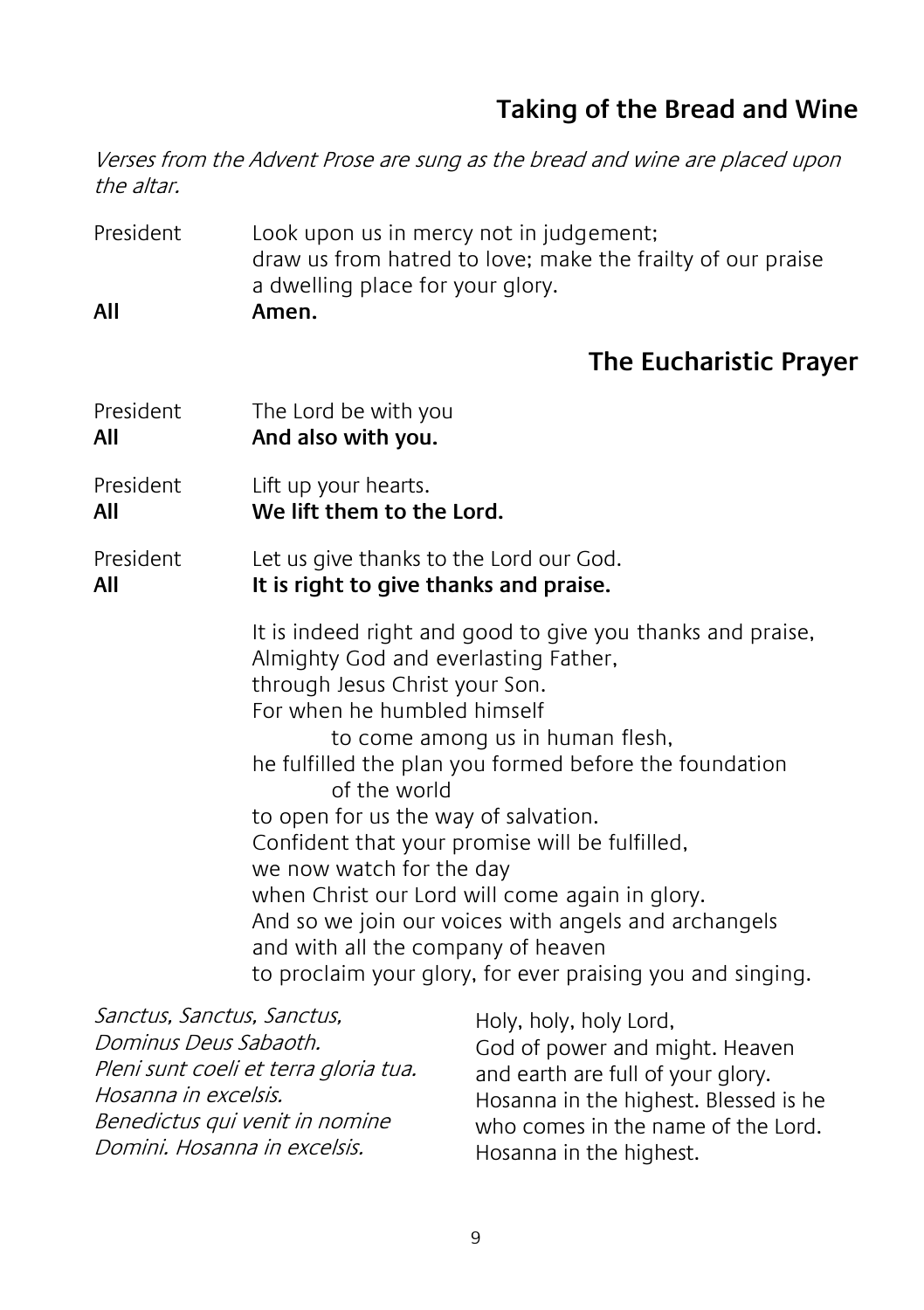| President | Lord, you are holy indeed, the source of all holiness;<br>grant that by the power of your Holy Spirit,<br>and according to your holy will,<br>these gifts of bread and wine<br>may be to us the body and blood of our Lord Jesus Christ;                                                                                                                                                                                                                                                     |
|-----------|----------------------------------------------------------------------------------------------------------------------------------------------------------------------------------------------------------------------------------------------------------------------------------------------------------------------------------------------------------------------------------------------------------------------------------------------------------------------------------------------|
|           | who, in the same night that he was betrayed,<br>took bread and gave you thanks;<br>he broke it and gave it to his disciples, saying:<br>Take, eat; this is my body which is given for you;<br>do this in remembrance of me.                                                                                                                                                                                                                                                                  |
|           | In the same way, after supper<br>he took the cup and gave you thanks;<br>he gave it to them, saying:<br>Drink this, all of you; this is my blood of the new covenant,<br>which is shed for you and for many for the forgiveness of sins.<br>Do this, as often as you drink it, in remembrance of me.                                                                                                                                                                                         |
| All       | Praise to you, Lord Jesus:<br>Dying you destroyed our death,<br>rising you restored our life: Lord Jesus, come in glory.                                                                                                                                                                                                                                                                                                                                                                     |
|           | And so, Father, calling to mind his death on the cross,<br>his perfect sacrifice made once for the sins of the whole world;<br>rejoicing in his mighty resurrection and glorious ascension,<br>and looking for his coming in glory,<br>we celebrate this memorial of our redemption.<br>As we offer you this our sacrifice of praise and thanksgiving,<br>we bring before you this bread and this cup<br>and we thank you for counting us worthy<br>to stand in your presence and serve you. |
|           | Send the Holy Spirit on your people<br>and gather into one in your kingdom<br>all who share this one bread and one cup,<br>so that we, in the company of the Blessed Virgin Mary,<br>St Peter, St Wilfrid and the all the saints,<br>may praise and glorify you for ever, through Jwaua Christ our Lord;                                                                                                                                                                                     |
| All       | by whom, and with whom, and in whom,<br>in the unity of the Holy Spirit,<br>all honour and glory be yours, almighty Father,<br>for ever and ever.<br>Amen.                                                                                                                                                                                                                                                                                                                                   |
|           |                                                                                                                                                                                                                                                                                                                                                                                                                                                                                              |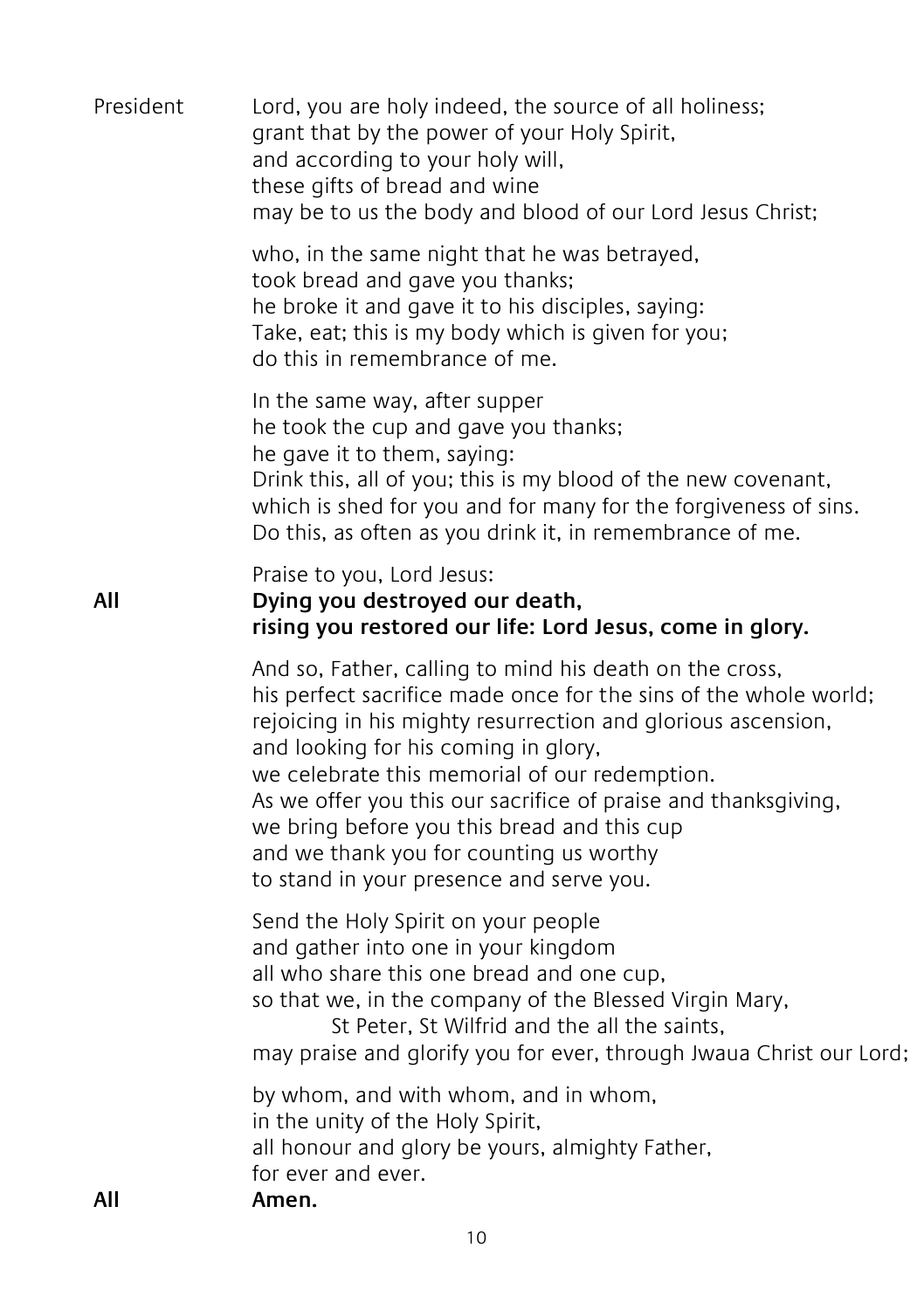#### **The Lord's Prayer**

| President | Awaiting his coming in glory,<br>Let us pray with confidence as our Saviour has taught us                                                                                                                                                                                                                                                                                                                                                      |
|-----------|------------------------------------------------------------------------------------------------------------------------------------------------------------------------------------------------------------------------------------------------------------------------------------------------------------------------------------------------------------------------------------------------------------------------------------------------|
| All       | Our Father, who art in heaven,<br>hallowed be thy name;<br>thy kingdom come;<br>thy will be done;<br>on earth as it is in heaven.<br>Give us this day our daily bread.<br>And forgive us our trespasses,<br>as we forgive those who trespass against us.<br>And lead us not into temptation;<br>but deliver us from evil.<br>For thine is the kingdom,<br>the power and the glory,<br>for ever and ever.<br>Amen.<br>The Breaking of the Bread |
| President | We break this bread                                                                                                                                                                                                                                                                                                                                                                                                                            |
| All       | to share in the body of Christ.<br>Though we are many, we are one body,<br>because we all share in one bread.                                                                                                                                                                                                                                                                                                                                  |
|           | The Giving of Communion                                                                                                                                                                                                                                                                                                                                                                                                                        |
| President | Draw near with faith.<br>Receive the body of our Lord Jesus Christ<br>which he gave for you,                                                                                                                                                                                                                                                                                                                                                   |
|           | Eat in remembrance that he died for you,<br>and feed on him in your hearts<br>by faith with thanksgiving.                                                                                                                                                                                                                                                                                                                                      |
| All       | The Body of Christ keep you in eternal life<br>Amen.                                                                                                                                                                                                                                                                                                                                                                                           |